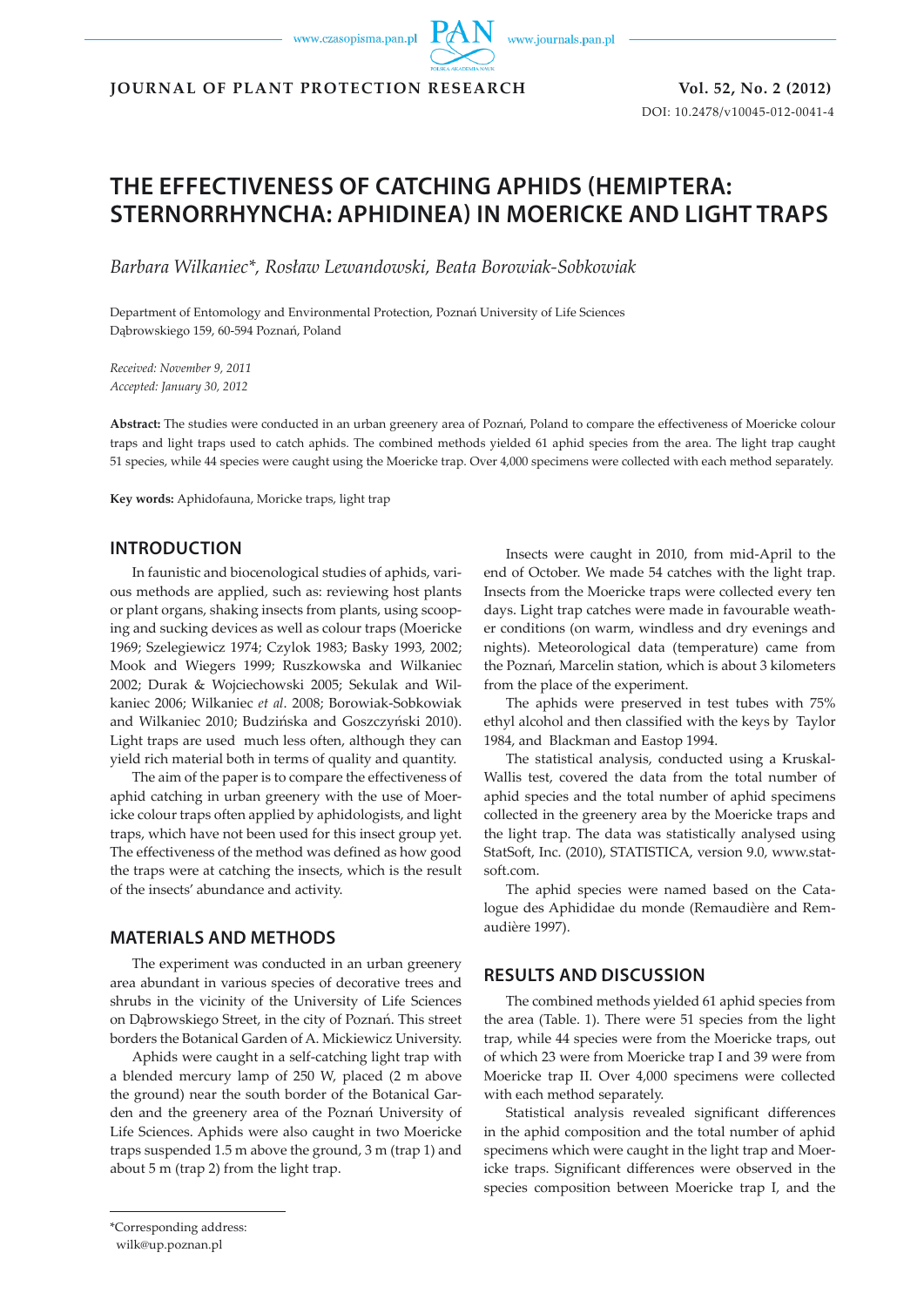www.czasopisma.pan.pl

# *260 Journal of Plant Protection Research 52 (2), 2012*

PA

N

# Table 1. Number of aphid species collected in the greenery area of Poznań by Moericke traps and the light trap (significance level  $*$  p  $\leq$  0.05)

|                                                          | Moericke traps                  |                          |                                     | Light                    |
|----------------------------------------------------------|---------------------------------|--------------------------|-------------------------------------|--------------------------|
| Aphid species                                            | I                               | $\mathbf{I}$             | total                               | trap                     |
|                                                          | $\mathbf{1}$                    | $\overline{2}$           | 3                                   | $\overline{4}$           |
| Acyrthosiphum pisum (Harris)                             | $\qquad \qquad -$               | $\equiv$                 | $\qquad \qquad -$                   | 3                        |
| Adelges sp.                                              | $\overline{\phantom{0}}$        | 5                        | 5                                   | $\mathbf{1}$             |
| Anoecia corni (F.)                                       | 18                              | 23                       | 41                                  | 91                       |
| Aphis craccivora Koch                                    | $\qquad \qquad -$               | $\mathbf{1}$             | $\mathbf{1}$                        | 2                        |
| Aphis fabae Scop.                                        | $\overline{2}$                  | $\overline{4}$           | 6                                   | $\overline{4}$           |
| Aphis pomi de Geer                                       | $\mathbf{1}$                    | $\overline{2}$           | 3                                   | 3                        |
| Aphis sambuci L.                                         | $\mathbf{1}$                    | 3                        | $\overline{4}$                      | $\qquad \qquad -$        |
| Aphis sp.                                                | $\qquad \qquad -$               | $\mathbf{1}$             | 1                                   | 1                        |
| Betulaphis quadrituberculatus (Kalt.)                    | $\qquad \qquad -$               | $\equiv$                 | $\equiv$                            | 3                        |
| Brachycaudus divaricatae Shaposh.                        | 5                               | 6                        | 11                                  | 8                        |
| Brachycaudus helichrysi (Kalt.)                          | $\mathbf{1}$                    | $\overline{\phantom{0}}$ | $\mathbf{1}$                        | $\overline{2}$           |
| Brevicoryne brassicae (L.)                               | $\qquad \qquad -$               | $\qquad \qquad -$        | $\overline{\phantom{0}}$            | $\overline{2}$           |
| Calaphis betulicola (Kalt.)                              | $\qquad \qquad -$               | $\qquad \qquad -$        | $\qquad \qquad -$                   | $\mathbf{1}$             |
| Capitophorus elaeagni (del Gu.)                          | $\overline{2}$                  | $\mathbf{1}$             | 3                                   | 41                       |
| Cavariella aegopodii (Scop.)                             | $\qquad \qquad -$               | $\mathbf{1}$             | $\mathbf{1}$                        | $\overline{\phantom{0}}$ |
| Chaitophorus leucomelas Koch                             | $\equiv$                        | $\mathbf{1}$             | $\mathbf{1}$                        | 10                       |
| Cinara pinea (Mordv.)                                    | $\overline{\phantom{0}}$        | $\,1\,$                  | $\mathbf{1}$                        | $\mathbf{1}$             |
| Clethriobius comes (Walk.)                               | $\overline{\phantom{0}}$        | $\mathbf{1}$             | $\mathbf{1}$                        | $\mathbf{1}$             |
| Ceruraphis eriophori (Walk.)                             | $\qquad \qquad -$               | $\qquad \qquad -$        | $\equiv$                            | $\mathbf{1}$             |
| Drepanosiphum aceris Koch                                | 1                               | $\equiv$                 | $\mathbf{1}$                        | $\overline{4}$           |
| Drepanosiphum platanoidis (Schrk.)                       | 113                             | 4,190                    | 4,303                               | 2,398                    |
| Dysaphis crataegi (Kalt.)                                | $\overline{\phantom{0}}$        | $\mathbf{1}$             | $\mathbf{1}$                        | 3                        |
| Dysaphis plantaginea (Pass.)                             | $\mathbf{1}$                    | 5                        | 6                                   | $\overline{\phantom{0}}$ |
| Eriosoma ulmi (L.)                                       | $\qquad \qquad -$               | 3                        | 3                                   | $\overline{2}$           |
| Eucallipterus tiliae (L.)                                | $\overline{2}$                  | 24                       | 26                                  | 41                       |
| Euceraphis betulae Koch                                  | 15                              | 23                       | 38                                  | 796                      |
| Euceraphis punctipennis (Zett.)                          | $\qquad \qquad -$               | $\qquad \qquad -$        | $\qquad \qquad -$                   | 5                        |
| Hyalopterus pruni (Geoff.)                               | $\qquad \qquad -$               | $\overline{7}$           | 7                                   | 63                       |
| Hyperomyzus pallidus H.R.L.                              |                                 | $\overline{\phantom{0}}$ | $\qquad \qquad -$                   | $\mathbf{1}$             |
| Hyperomyzus picridis (Börn.)                             | $\mathbf{1}$                    | $\overline{\phantom{0}}$ | $\mathbf{1}$                        | 3                        |
| Kaltenbachiella pallid (Hal.)                            | $\qquad \qquad -$               | $\qquad \qquad -$        | $\qquad \qquad -$                   | $\mathbf{1}$             |
| Macrosiphoniella persequens (Walk.)                      | $\overline{\phantom{0}}$        | $\overline{\phantom{0}}$ |                                     | $\overline{2}$           |
| Macrosiphum euphorbiae (Thom.)                           | $\qquad \qquad$<br>$\mathbf{1}$ | $\qquad \qquad -$        | $\qquad \qquad -$<br>$\overline{2}$ | $\mathbf{1}$<br>3        |
| Macrosiphum rosae (L.)<br>Metopolophium dirhodum (Walk.) | $\mathbf{1}$                    | $\mathbf{1}$<br>3        | $\overline{4}$                      | 7                        |
| Microlophium carnosum (Buckt.)                           | $\qquad \qquad -$               | $\overline{\phantom{0}}$ | $\qquad \qquad -$                   | $\overline{2}$           |
| Myzocallis castanicola Baker                             | $\qquad \qquad -$               | $\overline{\phantom{0}}$ | $\overline{\phantom{0}}$            | $\mathbf{1}$             |
| Myzocallis coryli (Goeze)                                | $\qquad \qquad -$               | $\overline{\phantom{m}}$ | $\qquad \qquad -$                   | $\mathbf{1}$             |
| Myzus cerasi (F.)                                        | $\mathbf{1}$                    | $\qquad \qquad -$        | 1                                   | $\overline{4}$           |
| Myzus lythri (Schrk.)                                    | $\qquad \qquad -$               | 1                        | 1                                   | 26                       |
| Myzus persicae (Sulz.)                                   | $\overline{\phantom{0}}$        | $\overline{2}$           | $\overline{2}$                      | 13                       |
| Ovatus insitus (Walk.)                                   | $\qquad \qquad -$               | $\mathbf{1}$             | $\mathbf{1}$                        |                          |
| Periphyllus aceris (L.)                                  | 3                               | 6                        | 9                                   | -                        |
| Periphyllus coracinus (Koch)                             | $\equiv$                        | $\overline{2}$           | $\overline{2}$                      | $\qquad \qquad -$        |
| Periphyllus hirticornis (Walk.)                          | $\overline{2}$                  | $\mathbf{1}$             | 3                                   | $\overline{2}$           |
| Periphyllus testudinaceus (Fern.)                        | 17                              | 36                       | 53                                  | 6                        |
| Phorodon humuli (Schrk.)                                 | 8                               | 12                       | 20                                  | 130                      |
| Phyllaphis fagi (L.)                                     | $\mathbf{1}$                    | $\equiv$                 | $\overline{\phantom{0}}$            | $\overline{2}$           |
| Pterocallis alni (de Geer)                               | $\equiv$                        | $\overline{\phantom{0}}$ | $\overline{\phantom{0}}$            | 5                        |
| Pterocomma pilosum Buckt.                                | $\qquad \qquad -$               | $\mathbf{1}$             | $\mathbf{1}$                        | $\qquad \qquad -$        |
| Rhopalosiphum insertum (Walk.)                           | $\qquad \qquad -$               | $\mathbf{1}$             | $\mathbf{1}$                        | $\overline{2}$           |
| Rhopalosiphum padi (L.)                                  | 3                               | 24                       | 27                                  | 373                      |
| Sitobion avenae (Börn.)                                  | $\overline{\phantom{0}}$        | $\equiv$                 | $\equiv$                            | 35                       |
| Smynthurodes betae Westw.                                | $\qquad \qquad -$               | $\mathbf{1}$             | $\mathbf{1}$                        | $\overline{\phantom{a}}$ |
| Tetraneura ulmi (L.)                                     | $\qquad \qquad -$               | $\overline{c}$           | $\overline{2}$                      | 5                        |
| Therioaphis luteola (Börn.)                              | $\qquad \qquad -$               | $\overline{\phantom{0}}$ | $\equiv$                            | $\mathbf{1}$             |
| Therioaphis trifolii (Mon.)                              | $\equiv$                        | $\mathbf{1}$             | $\mathbf{1}$                        | $\overline{\phantom{0}}$ |
| Tinocallis platani (Kalt.)                               | 2                               | 10                       | 12                                  | 7                        |
| Trichosiphonaphis corticis (Aizenb.)                     | $\equiv$                        | $\equiv$                 | $\equiv$                            | 1                        |
| Tuberculoides annulatus ((Htg.)                          | $\qquad \qquad -$               | $\mathbf{1}$             | $\mathbf{1}$                        | $\mathbf{1}$             |
| Tuberculoides borealis (Krzywiec)                        | $\overline{\phantom{0}}$        | $\mathbf{1}$             | $\mathbf{1}$                        | $\equiv$                 |
| Total number of specimens                                | $202(3^*,4^{**})$               | $4,410(4^*)$             | $4,611(1*)$                         | $(1^{**},2^*)$<br>4,122  |
| Number of species                                        | $23(3^*,4^{**})$                | 39                       | 43 $(1^*)$                          | $51(1^{**})$             |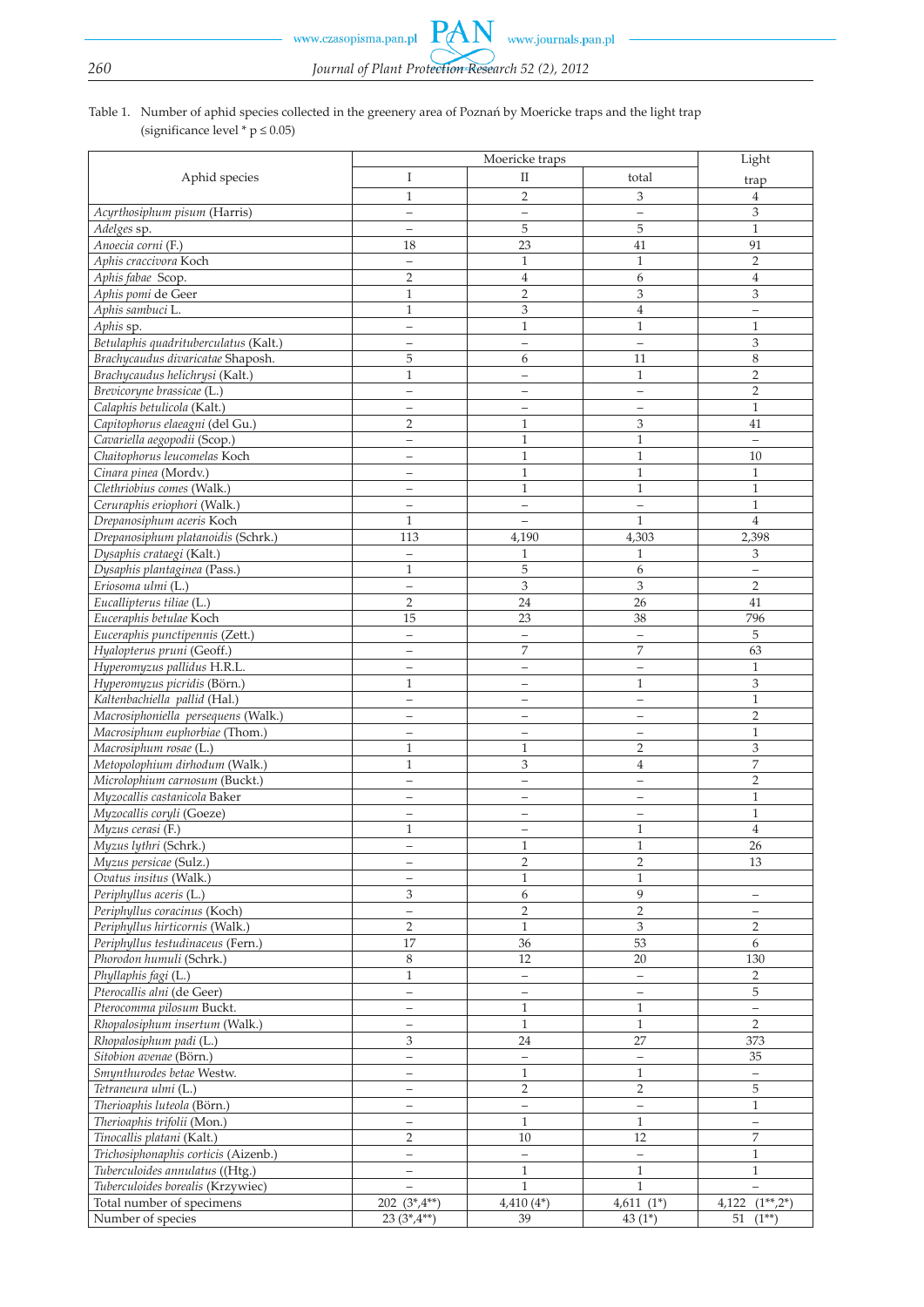$P_{\rm d}$ www.czasopisma.pan.pl www.journals.pan.pl *The effectiveness of catching aphids (Hemiptera: Sternorrhyncha: Aphidinea) in Moericke 261*



Fig. 1. Numerical changes of aphids in the Moericke traps (A) and light trap (B) in the greenery area of Poznań in 2010



Fig. 2. Number of aphid species caught with the use of the Moericke traps (A) and light trap (B) in the greenery area of Poznań in 2010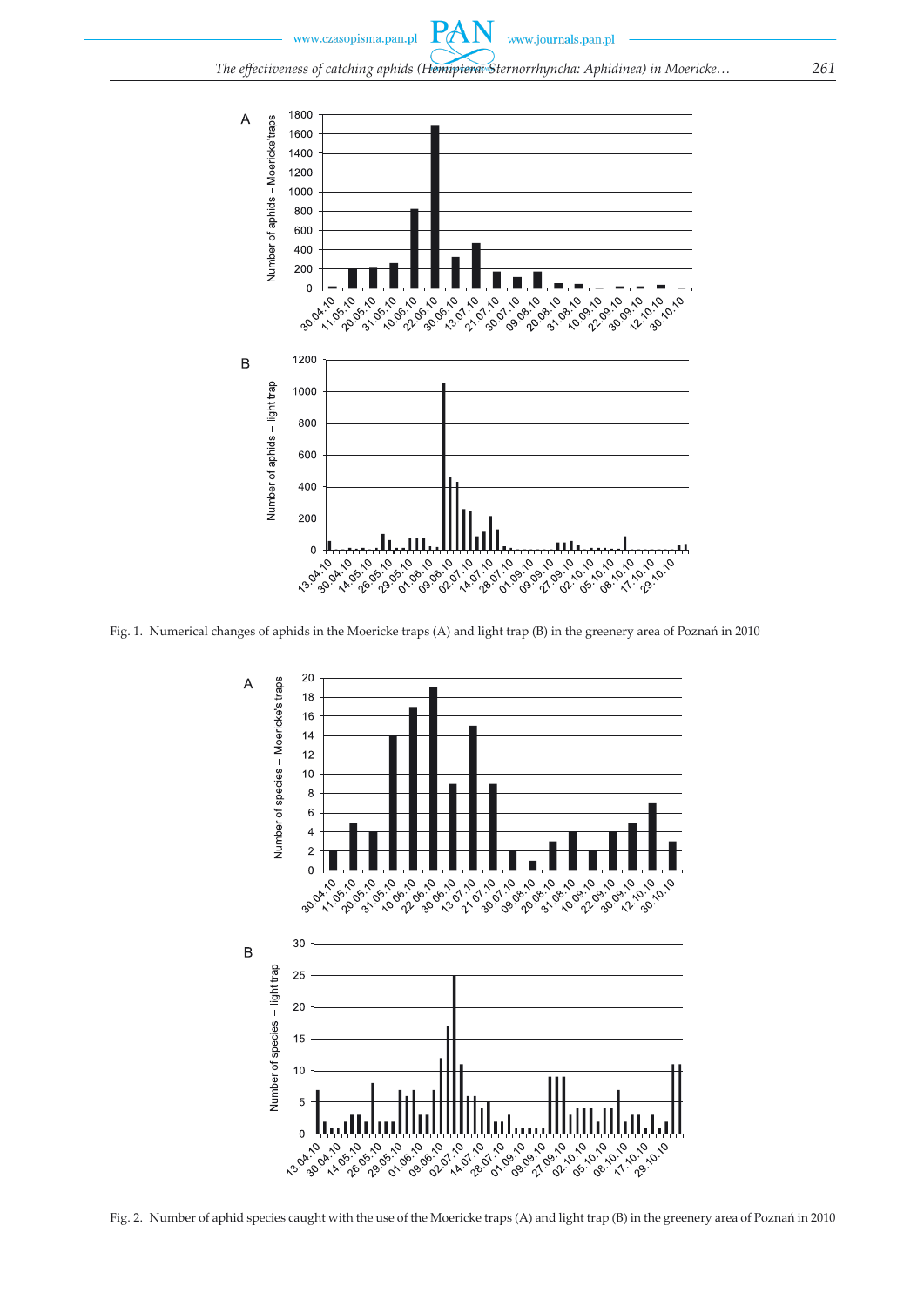www.czasopisma.pan.pl www.journals.pan.pl *262 Journal of Plant Protection Research 52 (2), 2012*



Fig. 3. Numerical changes of *Drepanosiphum platanoidis* caught with the use of I & II Moericke traps (A & B) and the light trap (C) in the greenery area of Poznań in 2010

two Moericke traps and the light trap (H = 29.45;  $p \le 0.05$ ) (Table. 1). In the total number of caught aphid specimens, further significant statistical differences were observed between Moericke' trap I, the Moericke' trap II and the light trap, as well as between Moericke trap I and the two Moericke traps  $(H = 30; p \le 0.05)$  (Table. 1).

From both methods, most specimens were caught within the first ten days of June to the first ten days of July (Fig. 1). The species diversity was the highest in that period, too. The maximum number of species caught in colour traps from 10 to 20 June was 19, while for the light trap there were 25 taxa (Fig. 2) .

The species most frequently caught in both kinds of the traps was the sycamore aphid, *Drepanosiphum platanoidis* (Schrank, 1801). There were 4,303 sycamore aphid specimens caught in the Moericke traps and 2,398 specimens in the light trap.

After the sycamore aphid, the next most abundant species caught in Moericke traps were: *Periphyllus testudinaceus* (Fernie, 1852), *Anoecia corni* (Fabricius, 1775), *Euceraphis* betulae (Koch,1855), *Rhopalosiphum* padi (Linnaeus, 1758), *Eucallipterus tiliae* (Linnaeus, 1758) and *Phorodon humuli* (Schrank, 1801). The light trap caught *E. betulae*, *R. padi* and *P. humuli* (Table 1).

Both methods were quite similar when it came to top seasonal occurrence for particular species. A good example is the occurrence dynamics of *D. platanoidis* in both kinds of traps (Fig. 3).

The efficiency of the traps depended on the weather conditions. This was true particularly for the light trap, in which the number of insects clearly increased as the temperature rose. Aphids seem to react to light like moths do. The studies of the latter group showed that the insects coming to the light were most influenced by the air temperature at sunset. If the temperature was lower than the monthly average insect activity was low. When there was high relative air humidity the insects came only if the temperature was high (Buszko and Nowacki 1990).

An analysis of the reaction of particular insects to light and colour showed that the reaction of *D. platanoidis*  was peculiar. This species definitely reacted better to colour than light, which was expressed in almost as many specimens caught in Moericke traps as in the other kind of traps. A similar reaction was noted for: *P. testudinaceus*, *Tinocallis platani* (Kaltenbach, 1843) and *Brachycaudus divaricatae* Shaposhnikov, 1956 (Table 1).

Clearly more species showed the opposite trend, which resulted in significantly more aphids caught in the light trap than in the colour traps. Those aphids caught